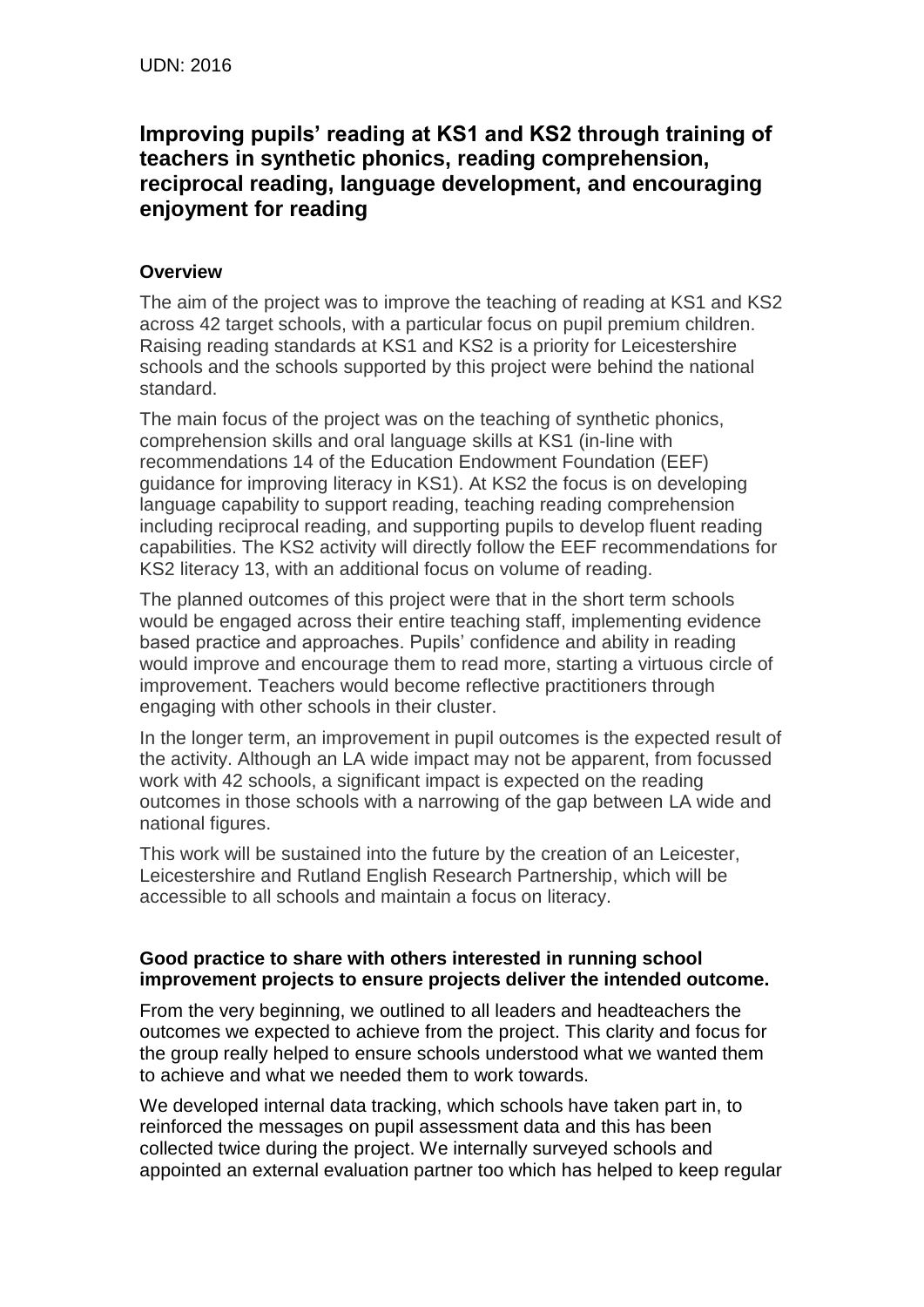UDN: 2016

project feedback being returned.

Overall, our advice would be:

- 1. Ensure that you are clear up front about the project outcomes
- 2. Make sure you do not overburden schools with data returns, this ultimately leads to a lesser quality of response
- 3. Time your requests well to avoid adding stress/pressure to schools involved
- 4. Make sure you communicate that the outcomes are not all pupil data driven and that there are important measures that are qualitative as well as quantitative.

### **What the project may do differently in the future**

The key lessons learned are:

- I Invest in project leadership to ensure there are people working hard across multiple TSAs to drive the agenda.
- **Try and break down schools into manageable size groups. Groups that are** too large eg 9+ will not work.
- **Invest in admin and project management when delivering at scale. It is so** vital to have a good plan and someone that is committed to looking at the project all of time.
- Get communications right, schools can take umbrage to insensitive, untimely messages.

### **Sustainability measures taken by projects to ensure improvement are sustained beyond the funding period.**

During the last term of the project, we made a concerted effort to begin to pull local partner TSAs and LAs together to tackle the issue of project legacy and sustainability. We have developed a consistent and motivated working party who are driving on the work of an English Research Partnership for the 3 counties locally and for all schools in those areas to be involved with.

We are working hard to develop a structure and support function to support local schools and complement local developments in the area. We meet every 3 weeks as a group of 8 TSAs and partners from LAs. We have funded some support from local project managers to help us develop the rationale and vision for the groups and colleagues from local TSAs are also being released to support the development of the project.

We are positive that we can gain local stakeholder buy in to formally launch the partnership for January 2020 but we are being cautious with time to ensure we do not launch before we are ready.

In terms of sharing the resources and outcomes from this project, we have created an online resource which is now available for all partners to access.